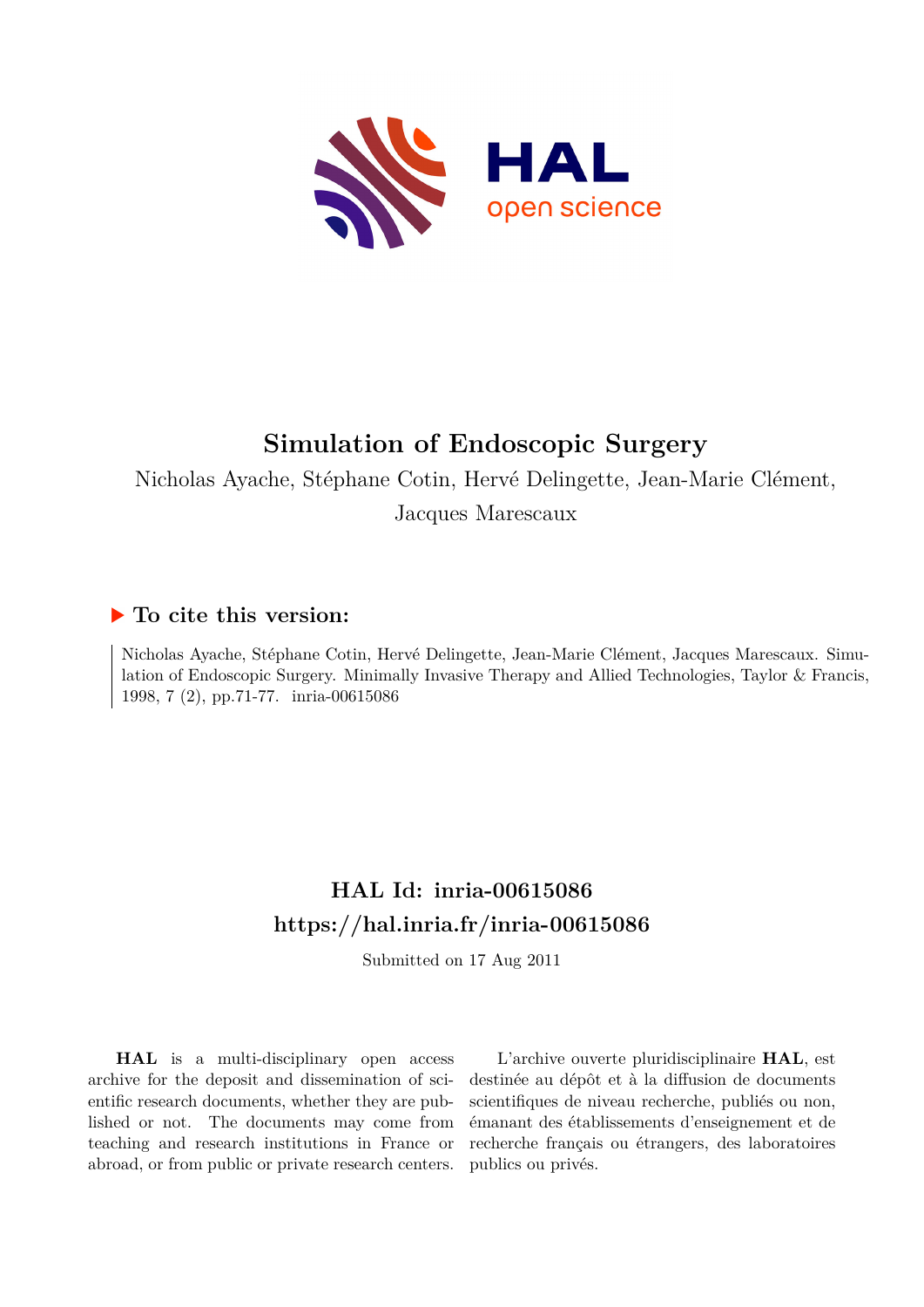# **Simulation of Endoscopic Surgery**

*Nicholas AYACHE <sup>1</sup> - Stéphane COTIN <sup>1</sup> - Hervé DELINGETTE <sup>1</sup> Jean-Marie CLEMENT <sup>2</sup>- Jacques MARESCAUX <sup>2</sup>*

<sup>1</sup> Projet EPIDAURE INRIA Sophia Antipolis

<sup>2</sup>IRCAD Hôpitaux de Strasbourg

2004, route des Lucioles - BP 93 06 902 Sophia Antipolis Cedex France

1, Place de l' hôpital 67 091 Strasbourg Cedex France

tel : (+33) 04 93 65 76 63  $\text{fax}$ : (+33) 04 93 65 76 69

e-mail : Nicholas.Ayache@sophia.inria.fr http://www.inria.fr/epidaure/

# **Introduction**

Medical images contain a lot of information on the internal geometry and on the functions of the human body. The introduction of local storage capacities in each production site, and the introduction of telematic links between production sites and surgical departments with high bandwidth networks have open new possibilities in the preparation, control and validation of therapy. This is particularly true for video-surgery, where the use of video-images during the intervention makes the use of medical and virtual images during training or rehearsal sessions quite natural.

The precise geometrical and physical information given by medical images can be used to create a model of an *average virtual patient,* in order to train the surgeon on different types of surgical procedures. Also, pre-operative images of a *specific patient* can be used to create virtual « copy » of a particular case, in order to rehearse a difficult surgical procedure. In the future, we believe that surgery simulators should become as common for surgeons as flight simulators for pilots.

In this article, we describe the virtual environment we have created in order to develop a simulator of liver surgery including visual and haptic feedback: the surgeon can interact in real time with a image of the virtual organ, and both look and feel the deformations. This work was done in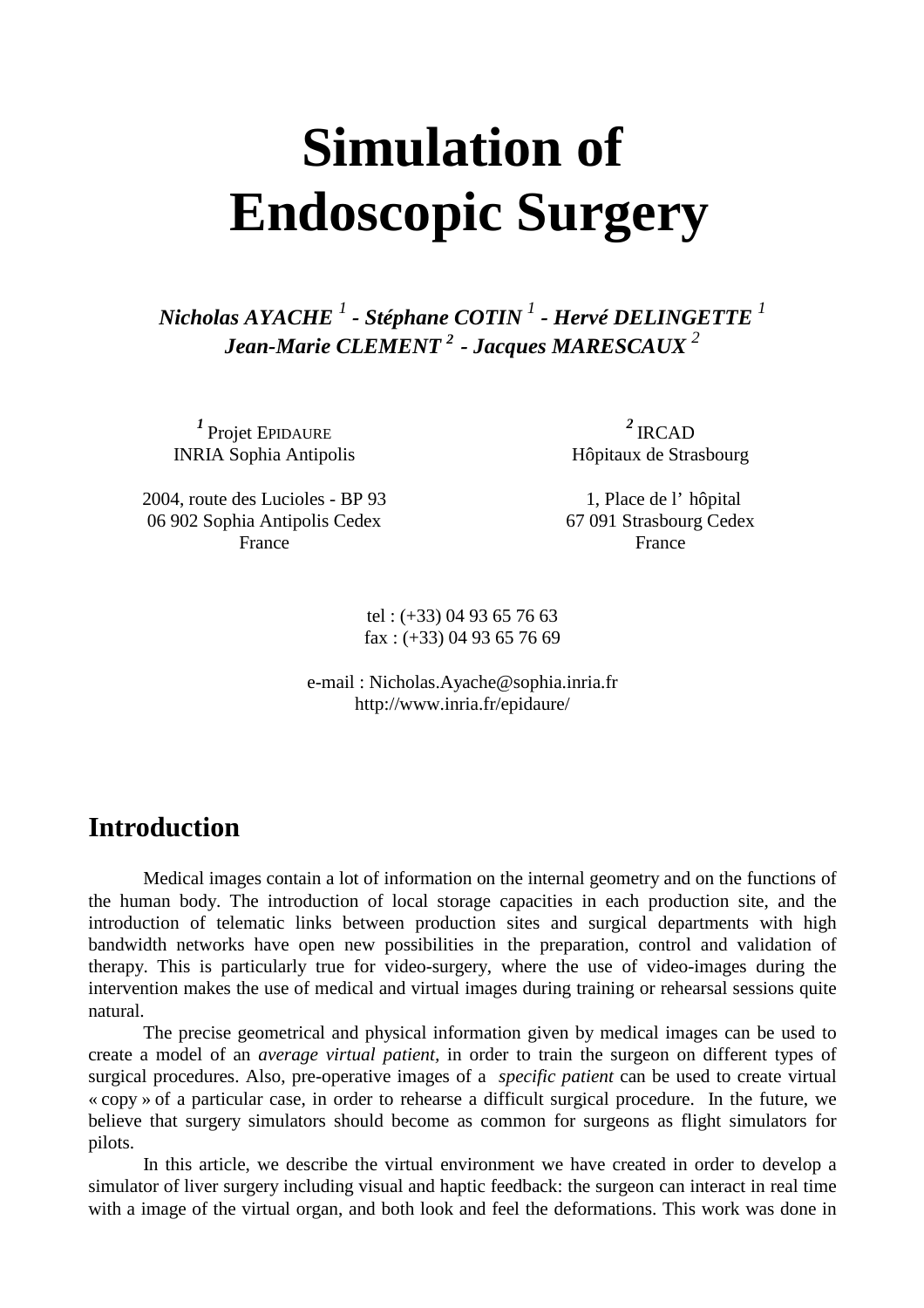the Epidaure project at INRIA Sophia-Antipolis (France) in collaboration with IRCAD in Strasbourg (France). Epidaure is a research group specialized in medical images analysis, and IRCAD is a multidisciplinary research institute for cancers of the digestive tract, involving among others clinicians, surgeons and scientists.



**Figure 1:** *Minimally Invasive Surgery principle. The surgeon can see the operative field using a micro video camera. Consequently, the manipulation of the surgical tools is more complex than conventional open surgery. Origin : Forschungszentrum Karlruhe*

# **Laparoscopic Surgery**

Laparoscopic surgery belongs to a set of techniques called Minimally Invasive Therapy, where the intervention in the abdomen is made through small incisions with elongated instruments. Images of the operation field are acquired thanks to an optical fiber also introduced through a small incision and linked to a mini-camera, and are displayed on a TV-screen placed above the patient (cf. figure 1).

This approach has many advantages for the patient: small incisions, reduced operation traumatises, and post-operative morbidity. Also the hospital period of stay can be drastically reduced. On the other hand, this technique requires new capabilities from the surgeon. First, degrees of freedom of the instruments are reduced, therefore introduction in the abdomen has to go through a fixed point (troccard). Second, the vision of the operation field is distorted by wide angle lenses, and does not correspond to an observation from the surgeon's point of view. In addition, the location of the TV-screen is not in the direction of the instruments. This requires a particular hand-eye coordination.

#### **Simulation of hepatic surgery**

Therefore a surgeon must practice thoroughly this new technique with the new sensations attached to it. Training on cadavers or animals raises a number of practical and ethical problems. Mechanical devices are extremely limited and do not offer a realistic simulation. The advantages of a computer simulator are numerous. Different organs and pathologies can be represented within a common framework, in order to train the surgeon to a large number of situations. Also, they can be adapted to the case of a specific patient. A number of groups (*TIMC - Grenoble University Hospital - LIFL - University of Lille - France, KISMET - Karlsruhe - Germany, HT - Washington and MERL -*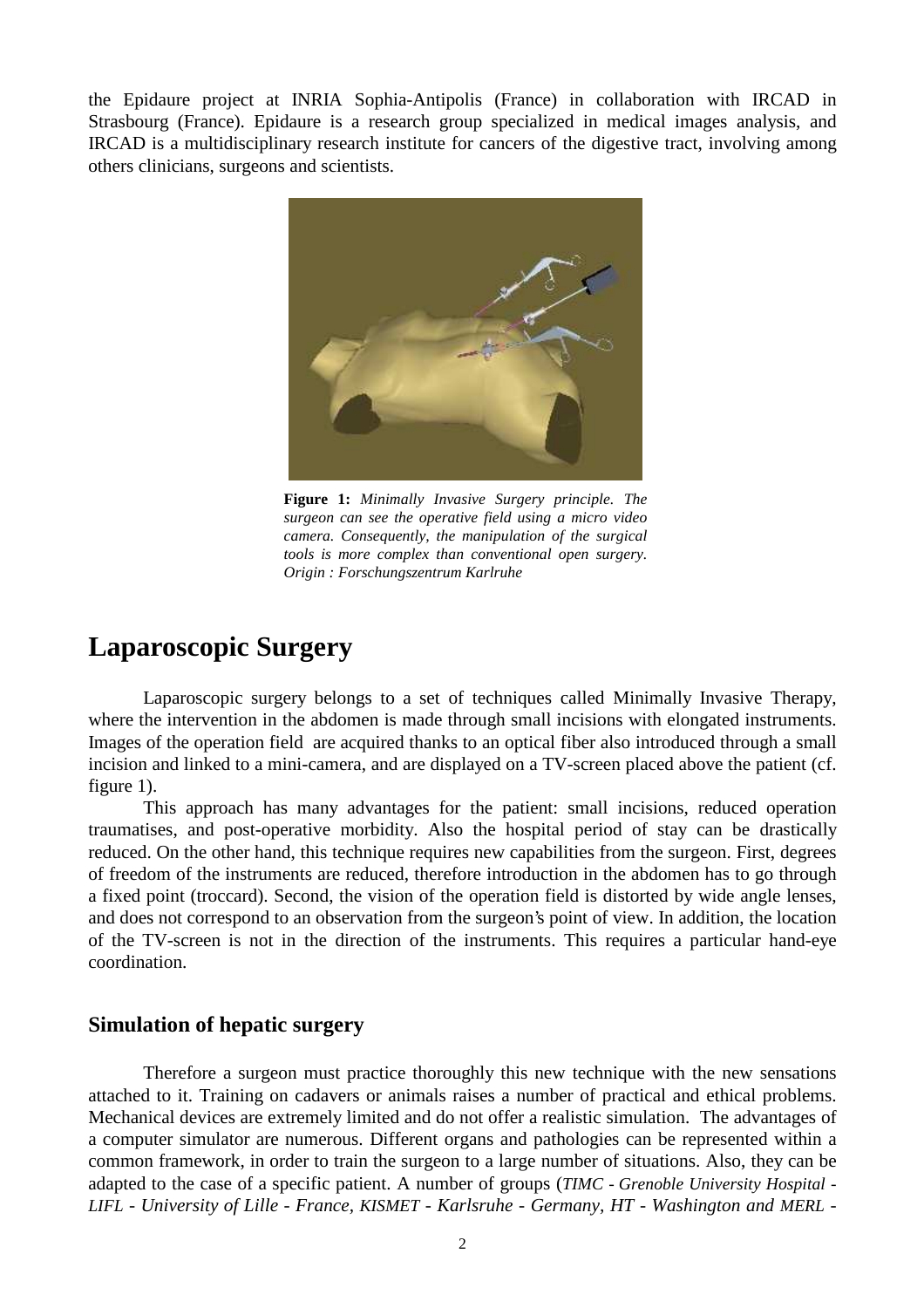*Boston - USA)* regrouping computer scientists and physicians are working towards the development of surgery simulators. The collaboration between INRIA and IRCAD has at two goals: first the creation of an anatomical model of the liver to teach anatomy; second, the development of a surgery simulator to teach medical gestures.

#### *Geometrical modelling*

In order to create a very realistic model of the liver, we used the images of the Visible Man, distributed by the National Library of Medicine (USA). These images are high resolution (1 mm) colour pictures of cryogenic cross-sections of a cadaver. We used the digital image processing tools of the Epidaure group to extract the external boundary of the liver, and also the various vessels (veina cava, portal vein, hepatic artery, billiary duct). Then a volumetric representation is created ().



**Figure 2:***. liver model built from a set of 2D segmented medical images.*



**Figure 3**: *result of the vascular tree segmentation. The high quality of the original images allows a high level of detail in the reconstructed model.*

Finally, an isosurface extraction [1] provides the mesh of a 3-D surface corresponding to each structure (cf. figure 3). One obtains a set of 5 surface meshes, either triangulated or with a *simplex mesh* [2] [3]. These surfaces can be manipulated interactively through a graphical interface. The surgeon can therefore plan surgery with the accurate knowledge of vessels location with respect to the liver external boundary, which is the only visible item during the actual surgery. Thanks to this 3D reconstruction, it is possible to visualise with transparency the different vessels of the liver, and therefore to plan the impact of each medical gesture. Doing this can reduce drastically the risk of cutting a major vein or artery during surgery.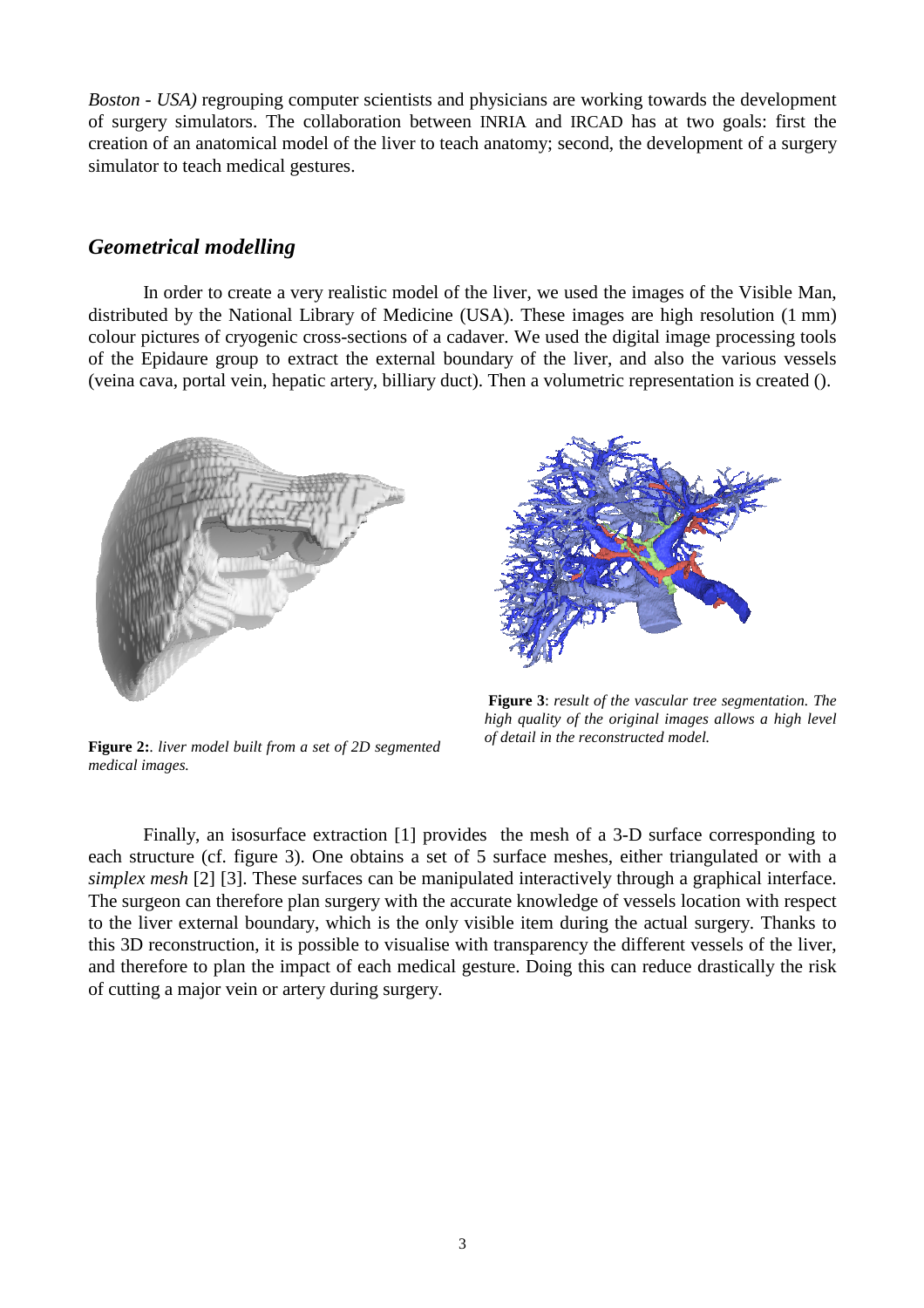

**Figure 4:** *surface mesh of the liver. A minimisation of the number of vertices - without a lack of accuracy - is possible with the use of an adaptive simplex mesh.*



**Figure 5:** *anatomical liver model. The visualisation of the vascular tree is possible with the use of transparency properties. It is possible to manipulate the 3D mesh in real-time.*

#### *Physical modelling*

The creation of an accurate model of the liver is only one step for surgery simulation. In effect, as said before, a major goal is to render the sensations linked to laparascopy, in order to better practice the required hand-eye coordination. For visual realism, we must simulate what appear on the video screen. This implies that it is not necessary to be « immersed » in a virtual world for this kind of simulation. On the other hand, the tactile feed-back is an essential complement to the visual feed-back, and we believe that an efficient simulator must be equipped with force feedback.

Organs are deformable, and their deformation laws are in general complex and unknown. A number of approaches have been proposed to model deformable objects in graphics [4, 5, 6, 7], or in a domain closer to physiology [8] [9]. We have chosen a relatively simple model, but with a lot of advantages including speed. Our objective is to develop a simulator which does not remain a laboratory prototype, but could be industrialised for surgeons benefit. To achieve this goal, the chosen material must be standard and of reasonable cost.

Our chosen model should allow:

- real time deformations (25Hz for display, between 300Hz and 500Hz for force feedback).
- volumetric modeling of organs, allowing realistic deformations and simulation of cutting, suturing, etc.
- modelling anisotropic linear elasticity properties of liver tissues and vessels (although their is a lack of biomechanical data available on this topic).

#### *Force feedback*

Recent work has shown that the notion of presence in a virtual environment is not only dependant on visual realism but greatly enhanced by other perception means [10, 11]. In particular, the sensation of forces and textures is very important in medical applications [12, 13]. Force feedback remains essential to simulate realistically the technique. This is the only way to restore the « physical » contact between the operator and virtual objects.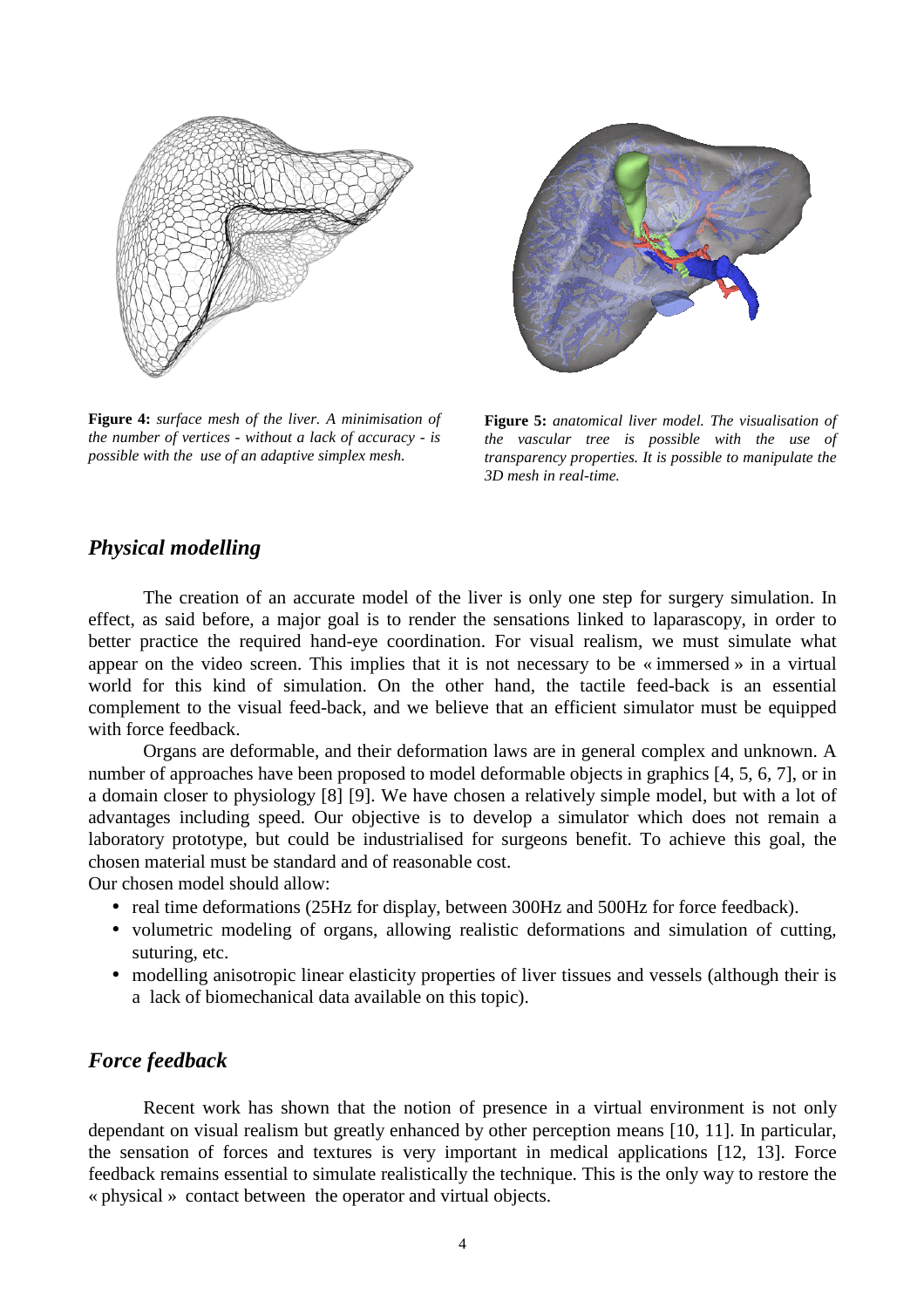We chose to use the force feedback system called *Laparoscopic Impulse Engine*™. This system has many attractive properties including 5 degrees of freedom (3 of them being motor controlled), an accuracy in displacement of about 0.025mm and maximum intensity force in the direction of the trocard of 8.9N. This system is integrated in an architecture with 2 workstations linked with ethernet (cf. figure 6 and figure 11) .

To integrate such a system with our simulator, it is necessary to determine which forces are implied. To respect the constraints of speed and realism, linear elasticity theory appears rather attractive. This theory allows a better physical modelling than mass-spring systems, in particular because the reacting force is linked to the object deformation and to its elastic properties by the continuum mechanics relations. Linear elasticity has often been used [13, 14, 15] as a good approximation - for small displacements - of a deformable body behaviour, but the resolution of the attached equations requires finite element techniques which are quite costly in terms of CPU. To reach real time performances, we have introduced specific pre-computations of elementary deformations.



**Figure 6:** *the actual hepatic surgery simulator prototype includes a workstation with 3D graphics capabilities, a control unit (PC Pentium) and a force feedback system « Laparoscopic Impulse Engine ».*

#### *3D linear elasticity*

Let us recall briefly the bases of linear elasticity. Let  $\Omega_0$  be the configuration of an elastic body before deformation. Under the action of a field of volume and surface forces, the elastic body deforms itself and takes a new configuration  $\Omega$ . The problem is then to determine the displacement field *u* which associates to the final position  $P_\theta$  of each particle of the body before deformation, its position *P* in the final configuration.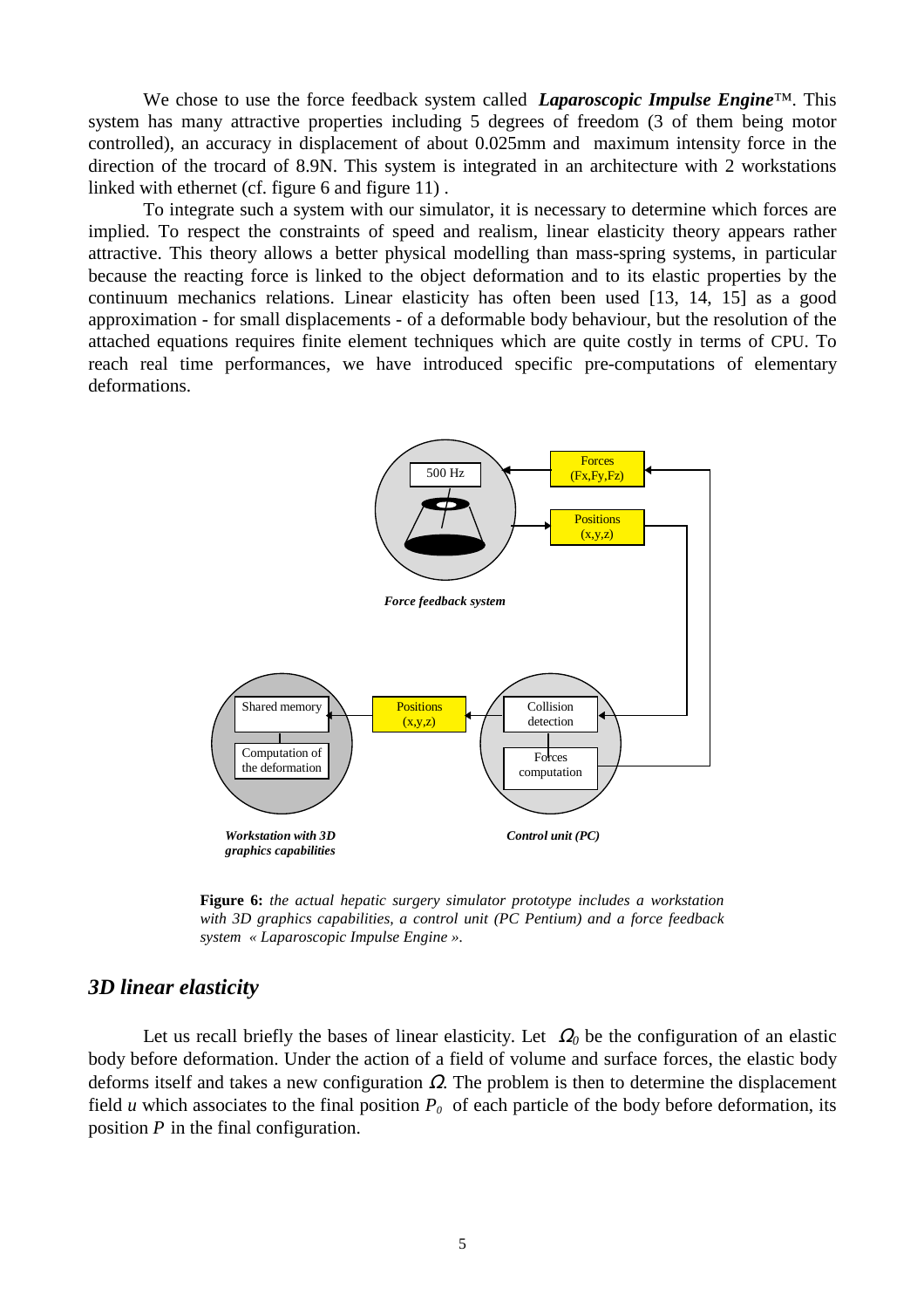In order to find a numerical solution to this problem, we used finite elements through a variational formulation. The problem finally reduces to the resolution of a linear system

#### **[K] [U] = [F]**

where **[K]** is the stiffness matrix describing the elastic properties of the solid, **[U]** corresponds to the unknown displacement field and **[F]** represents the external forces. We chose a decomposition of the object volume in a set of tetrahedra, because we already have a triangulation of the outer boundary of the liver. In addition , the geometry of most organs being rather complex, tetrahedra tend to be a good trade-off for such a decomposition.

In addition to the algorithmic complexity, another problem linked with the use of finite elements techniques is due to boundary conditions. In a classical approach, one considers that the deformation is induced by a set of forces applied to the surface of the model and combined with a set of boundary conditions (usually a set of nodes with a null displacement). The force feedback system does not allow the measurement of forces generated by the operator, but only the measurement of the displacement corresponding to the mobile part of the force feedback system. Therefore, we must solve a problem in different format, where our boundary conditions include the displacements of the organ nodes which are in contact with the instrument tip. From this, we have to deduce the global deformation of the system, and the reaction force finally sent back to the operator through the system. (cf. figure 11).

#### *Real time computation of the deformation and forces*

Because of high frequency computations required by force feed-back systems, we have developed a method allowing the computation of both the global model deformation and of the reaction force at a frequency varying between 300 and 500Hz.

Our algorithm is based on the principles of linearity and superposition of elasticity theory. The superposition principle can be summarised as follows: if we apply to the solid a set of forces creating a displacement field *u*, then this same displacement field can be obtained by applying separately each force, and by adding up their effects. The linearity principle tells us that if a force *f*, applied to the surface of an elastic body creates a displacement *u*, then a force *2f* will create a displacement *2u*.

Consequently, any deformation of our elastic model can be obtained by a linear combination of a set of « elementary » displacements applied to each surface node. An adaptation is required in our case, because displacements are imposed, not forces [16, 17]. Our method allows the real-time computation of the deformation of a complex organ like the liver under the action of a virtual instrument, along with the reaction force that this organ transmits to the surgical tool (cf. figure 7, figure 8 and figure 9).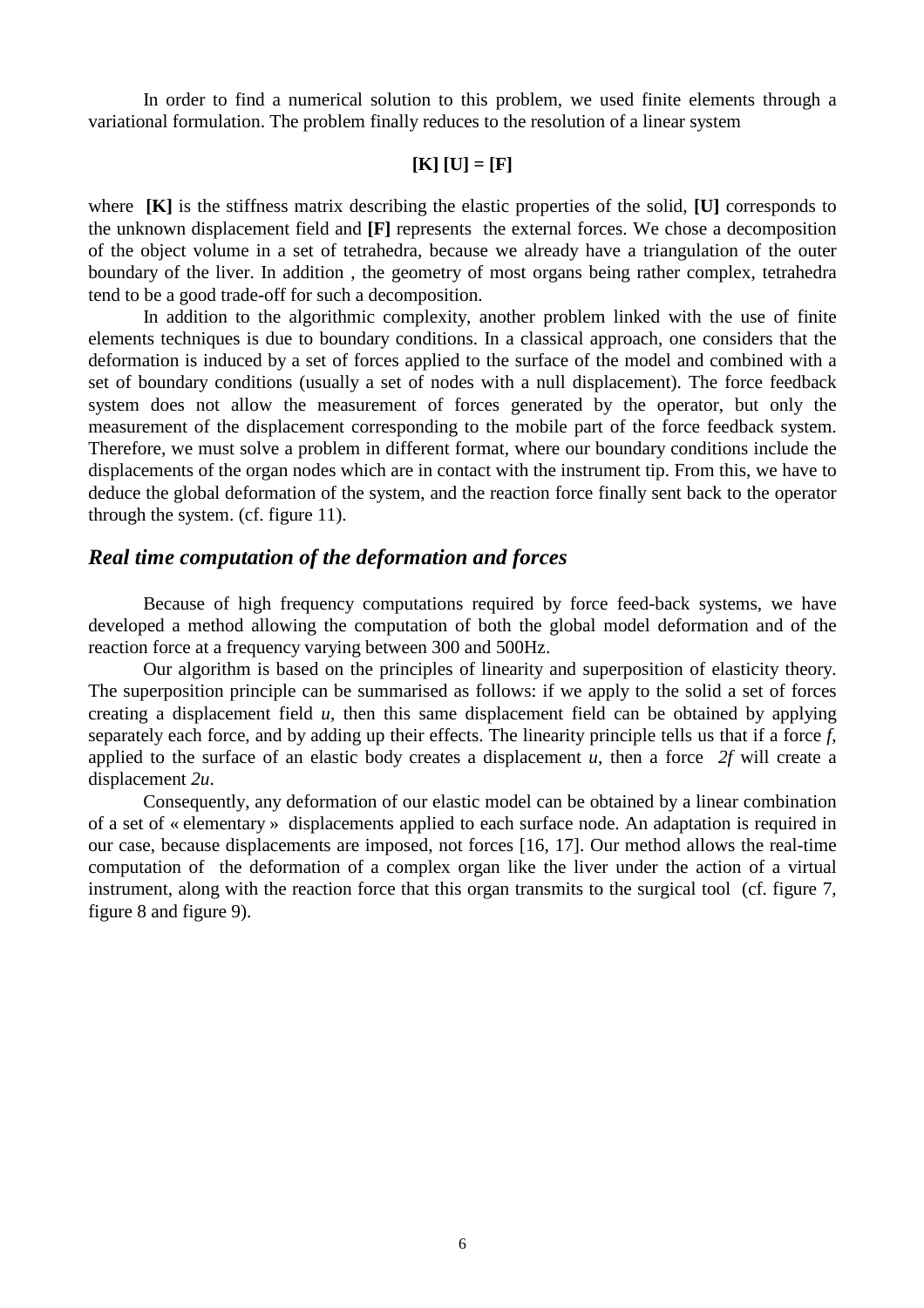

**Figure 7:** *the liver model in its rest shape. The square landmarks correspond to the boundary conditions.*



*in contact with the mesh surface. of nodes on the surface.*



**Figure 8:** *first, the surgical tool comes* **Figure 9:** *the motion of the surface Then, its following motion is computed in real-time. Moreover, a converted into a displacement of a set force associated to the deformation is provides a deformation, also computed and sent to the force feedback system.*



**Figure 10:** *image sequence: real-time interactions with a complex liver model are described. The gall-bladder is also represented. The surgeon feels a force which is correlated with the deformation amplitude and with the geometry of the mesh.*

## **Perspectives**

It is not sufficient to allow the surgeon to manipulate and deform the anatomical model of the liver, we must also ensure that the model behaviour corresponds to anatomical reality. The elastic properties, boundary conditions must be determined for the liver to allow a more realistic behaviour. Visual realism can also be enhanced. We propose the following future improvements:

• *nature of hepatic tissues*: we attach a elasticity coefficient which depends on the grey-level value of the medical image of the liver. Incidentally, we could take into account the vascular rigidity which plays an important role in the general behaviour of the liver.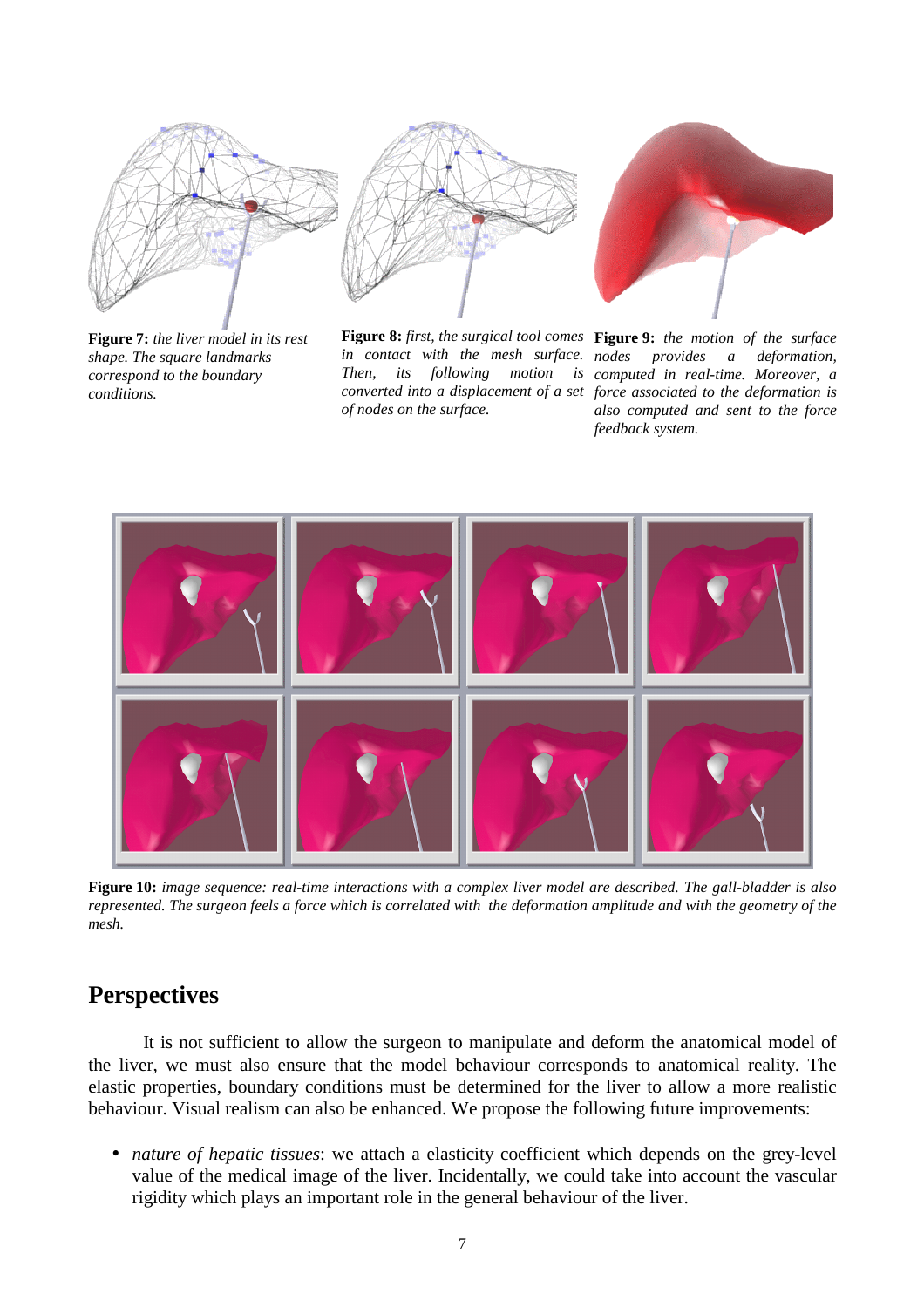- *interactions with other abdominal organs*: the liver is not isolated in the abdomen, but it is surrounded by other organs like the gall bladder. Consequently, it is necessary to model these interactions between nearby organs, which could be done by an additional set of boundary conditions.
- *texture*: a realistic texture, extracted from real video-surgery images could be mapped on the surface of virtual organs to enhance the visual realism.



**Figure 11:** *the actual hepatic surgery simulator prototype at INRIA. At the fore-front we can see the force feedback system. The screen shows a scene viewed from the endoscope view point.*

# **Conclusion**

This work must be considered as a first stage towards the building of a practical surgical simulator. We have demonstrated that real time deformation of an elastic model was possible, by combining a physical model with an adequate geometrical representation. We believe that it is essential to have a volumetric modelling of organs, in order to produce realistic deformations, and allow, in the future, the simulation of a realistic hepatectomy. Developing an original and efficient method for the computation of deformations based on linear elasticity, we have been able to simulate real-time interactions with a virtual organ and to compute the contact forces with the surgical instrument. These forces have a physical foundation as they depend on the imposed displacement and are based on linear elasticity. The prototype we have developed allowed for the validation of the algorithms, and a better understanding of the software integration constraints. A new version of this simulator should migrate from INRIA to IRCAD in the near future for further evaluation steps.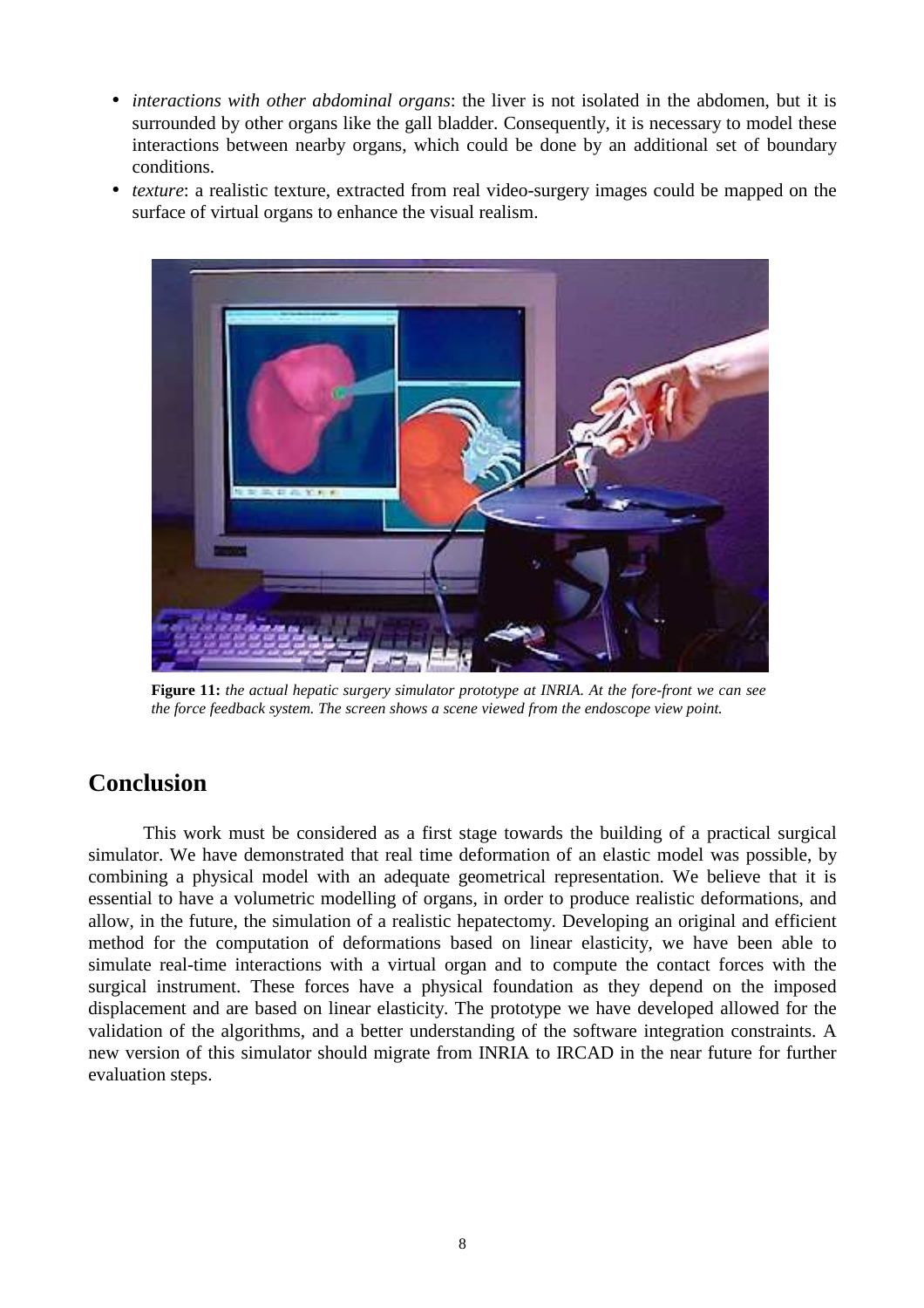## **References**

- [1] J.-P. Thirion and A. Gourdon. Computing the differential characteristics of iso-intensity surfaces. In *CVGIP*, pages 190--202, Mars 1995.
- [2] H. Delingette, G. Subsol, S. Cotin, and J. Pignon. Simulation de Chirurgie Craniofaciale and Réalité Virtuelle. *L' interface des Mondes Réels et Virtuels*, pages 399-408. Montpellier, France, 1994.
- [3] H. Delingette. Simplex Meshes : a General Representation for 3D Shape Reconstruction. *Research report # 2214, INRIA*, March 1994.
- [4] D. Terzopoulos, J. Platt, A. Barr, and K. Fleisher. Elastically Deformable Models. In *Computer Graphics (SIGGRAPH '87)*, volume 21 No 4, pages 205--214, Juillet 1987.
- [5] D. Terzopoulos and K. Fleisher. Modeling Inelastic Deformation : Viscoelasticity, plasticity, fracture. In *Computer Graphics (SIGGRAPH '87)*, volume 22, no. 4, pages 269-278, 1988.
- [6] J. C. Platt and A. H. Barr. Constraint Methods for Flexible Models. In *Computer Graphics (SIGGRAPH '88)*, volume 22 No 4, pages 279--288, 1988.
- [7] M. Bro-Nielsen. Modelling elasticity in solids using active cubes application to simulated operations. *Computer Vision, Virtual Reality and Robotics in Medecine*, volume 905 of *Lecture Notes in Computer Science*, pages 535-541. Springer, Avril 1995.
- [8] K. Waters and D. Terzopoulos. A Physical Model of Facial Tissue and Muscle Articulation. *IEEE*, 1990.
- [9] U.G. Kuehnapfel and B. Neisius. CAD-Based Graphical Computer Simulation in endoscopic surgery. *End. Surg.* 1 :181-184, 1993.
- [10] S. Gibson, J. Samoski, A. Mor, C. Foyck, E. Grimson, T. Kanade, R. Kikinis, H. Lauer and N. McKenzie. Simulating Arthroscopic knee suergery using volumetric object representation, realtime volume rendering and haptic feedback. *Proceedings of the first joint conference CVRMed-MRCAS' 97, Volume 1205 de Lecture Notes in Computer Science*, pages 369,378, 1997.
- [11] W. Barfield and C. Hendrix. Factors Affecting Presence and Performance in Virtual Environments, *Proceedings of MMVR III*, *Medecine Meets Virtual Reality,* chapter 4, pages 21- 28. IOS Press and Ohmsha, 1995.
- [12] S.M. Sukthankar and N.P. Reddy. Force Feedback Issues in Minimally Invasive Surgery, Proceedings of *MMVR III*, *Medecine Meets Virtual Reality,* chapter 56, pages 375-379. IOS Press and Ohmsha, 1995.
- [13] B.G. Jackson and L.B. Rosenberg. Force Feedback and Medical Simulation. *Proceedings of MMVR III*, *Medecine Meets Virtual Reality*, chapitre 24, pages 147-151. IOS Press and Ohmsha, 1995.
- [14] Thomas H. Speeter. Three Dimensional Finite Element Analysis of Elastic continua for Tactile Sensing. *International Journal of Robotics Research*, 11 No 1:1-19, Février 1992.
- [15] G. J. Song and N. P. Reddy. Tissue Cutting in Virtual Environment, *Proceedings of MMVR'95,* chapter 54, pages 359--364. IOS Press and Ohmsha, 1995.